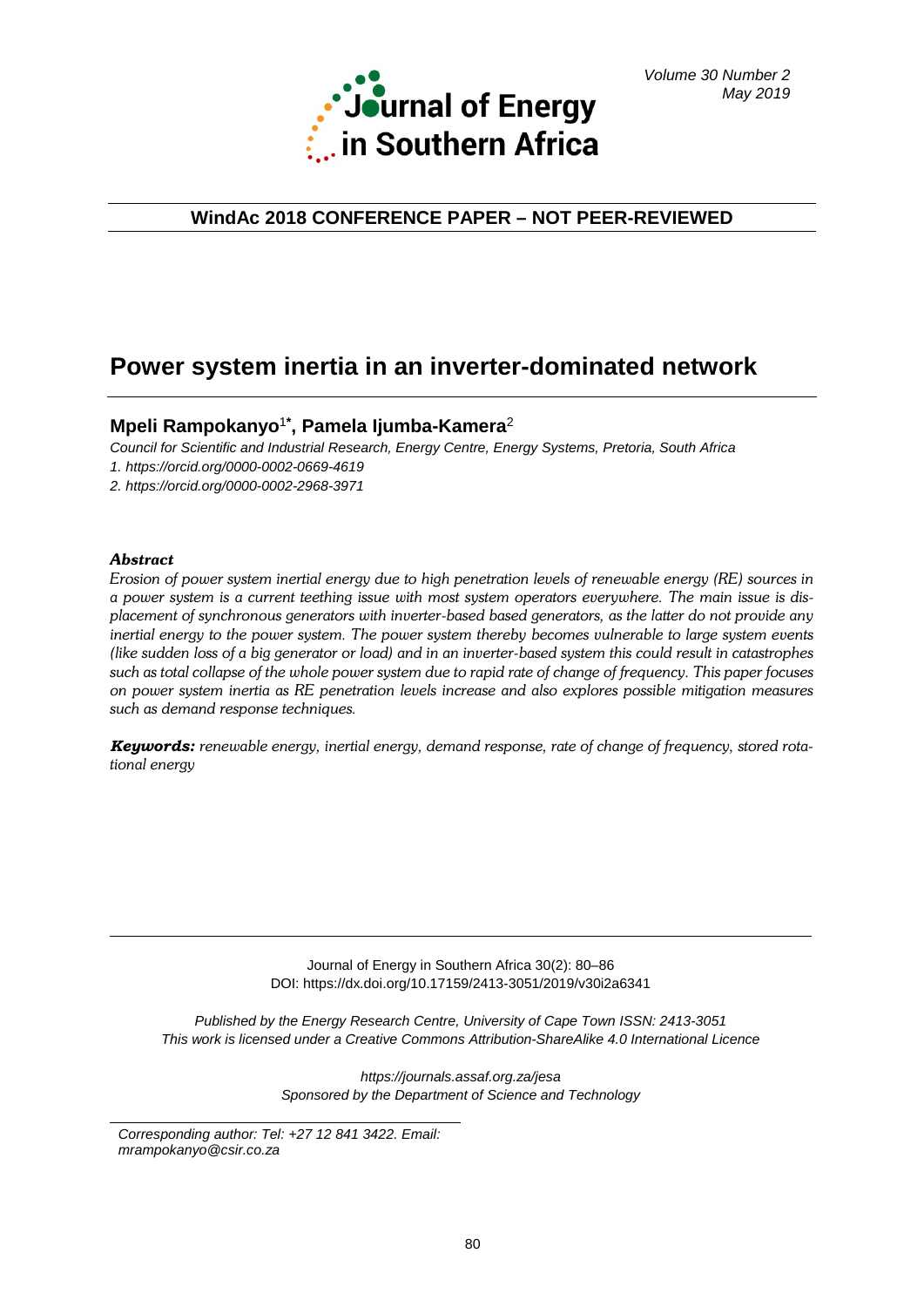## **1. Introduction**

Globally, there has been a rapid increase in the deployment of renewable energy resources (RES)[1] and the share of RES in terms of electricity generation is set to increase to 30% by 2023[2]. The bulk of the installed RES generating capacity is expected to come from solar photovoltaics (PV) and wind[2]. In South Africa, since the introduction of the REIPPPP programme in 2011, over 3000 MW of wind and solar PV have been connected to the grid. An additional 2000 MW is expected to be commissioned in the next four years, and the 2018 Draft Integrated Resource Plan recommended a further 13 000 MW to be procured by 2030, resulting in a 25% share of the installed capacity. These technologies are thus expected to play a major role in the power system in future.

These particular RES generating technologies behave quite differently from traditional synchronous machines – a key differentiator is that, because they are inverter-based, they do not contribute to system inertia [3], [4]. The forecast increasing levels of RES penetration are thus expected to erode the natural inertia of the power system, which leads to a faster rate of change of frequency (RoCoF), resulting in more severe frequency excursions in response to system events [5].

This paper presents a study examining the impact of depleting levels of inertia in a typical power system, by conducting primary frequency response simulation studies in DigSILENT. An assessment is also made to determine the impact of demand response as mitigation for the lower inertia levels. The rest of the paper is organised as follows. Section 2 presents background and technical definitions for power system inertia and Section 3 discusses the methodology used for the study. Section 4 covers the results from the simulations and their analysis, and Section 5 presents conclusions.

#### **2. Background**

When an imbalance occurs in a power system the deficit is initially compensated by kinetic energy released by synchronous generators – this is known as inertial response [3]. Thereafter, primary frequency response reserves kick in to stop the frequency decline, as shown in [Figure 1.](#page-1-0) Secondary and tertiary reserves are then utilised to return the system frequency to acceptable levels.

In physics, inertia can be defined as resistance to change in motion. In the context of a power system it can be defined as the ability of a system to oppose changes in frequency due to resistance provided by the kinetic energy of rotating masses in individual turbine-generators. When analysing inertia of a large system it is often convenient to represent inertia as the kinetic energy of the system, which is the amount



<span id="page-1-0"></span>**Figure 1: Typical system frequency response (Great Britain limits)[6]**

of energy stored in the rotating masses [16]. Turbine-generator inertia constant is defined in Equation 1.

$$
H = \frac{\text{Stored Rotational Energy}}{\text{MVA}_{\text{Base}}} \text{ [s]} \tag{1}
$$

Stored rotational energy is defined as in Equation 2.

$$
Wrot = \frac{1}{2} J\omega^2 [Ws]
$$
 (2)

where J is moment of inertia of the rotating mass, and w is speed in RPM (revolutions per minute) of the rotating mass.

System inertia is given in Equation 3.

$$
H_{system} = \frac{\sum_{i=1}^{n} H_i \times MVA_i}{MVA_{system}} [s]
$$
 (3)

As representing system inertia as a constant is somewhat cumbersome, it is often convenient to represent it as total stored rotational energy of the system, as in Equation 4.

$$
Wrot_{\text{system}} = \sum_{i=1}^{n} H_i \times MVA_i \text{ [MWs]} \tag{4}
$$

where i represents a generator unit in the system.

The rate of change of frequency (RoCoF) during the inertial response period can be estimated by Equation 5.

$$
\frac{d\Delta f}{dt}\Big|_{t=0^+} = \frac{f^0 P_k}{2\sum_{i=1,i\neq k}^N H_i S_i}
$$
(5)

where  $\Delta f$  is the deviation of the frequency f from its nominal value  $f^0$ ;  $0^+$  is the moment just after disconnection of the load/generation;  $P_k$  is the lost generation/load (the machine carrying the index  $k$ ); and  $H_i$ and  $S_i$  are the inertial constant and apparent power rating of synchronous machine  $i$ , with  $i$  ranging from 1 to  $N$  [7],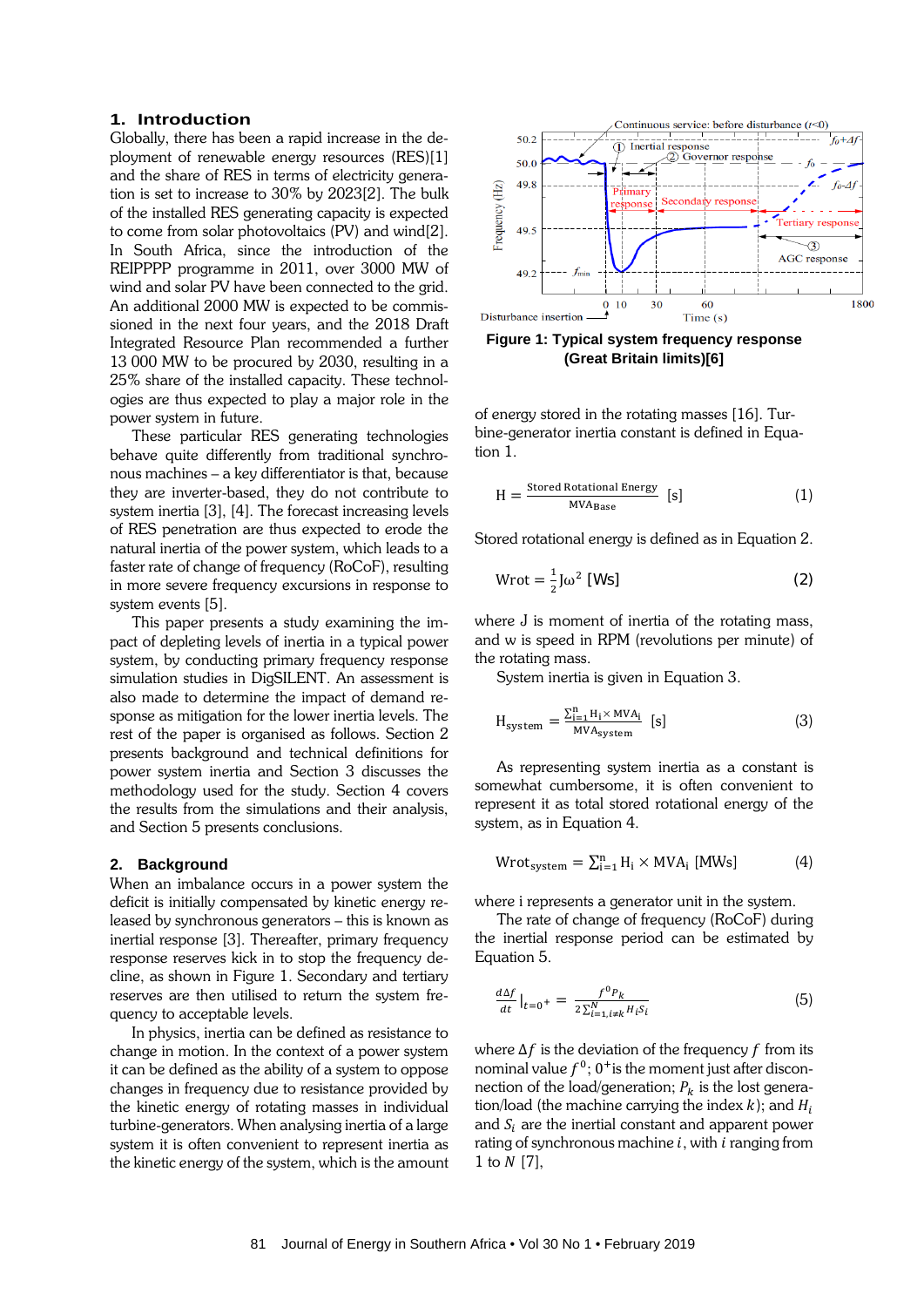As can be seen, RoCoF is directly proportional to the size of the disturbance, and indirectly proportional to the inertia of the system. With the proliferation of inverter-based generators, the system inertia is expected to decrease and lead to increasing RoCoFs, which can present a challenge in terms of frequency stability of the system. For simplicity RoCoF can also be estimated from the slope of the frequency response plot following a distance. The slope can be determined from the linear part of the curve (i.e. tangent) immediately after the disturbance. In this paper this approach is used to estimate RoCoF from the frequency response simulation plots.

Several utilities around the world have done extensive work to determine the minimum acceptable levels of inertia in their systems in order to ensure system stability is not compromised by increasing levels of penetration of inverter based generation[8]–[11]*.*

In addition to this, the role of the demand response (DR) in correcting a frequency imbalance on the power system is becoming more prominent. With the advent of smart grids and increased visibility of loads, fast demand response (FDR) can serve as a mitigation for frequency excursions. Research has shown that thermostatically controlled loads [12], electrical vehicles [13] and even demand market participation (DMP) can all assist in frequency control. This study will look at the use of DR, with faster relays to mitigate the impact of reduced power system inertia in an inverter-dominated network.

#### **3. Methodology**

To assess the impact of depleting levels of inertia, a 40 GW aggregated power system was used – equivalent to the total demand of the South African system. While the study tried to emulate the South African system, it must be realised that the model used is not a true representation of it, as only generic model data was used and the network was aggregated. It follows that, while the results achieved here may be close to what could be achieved in the full accurate representation of the South African system, they only serve here as mere estimates of the actual reality. Studies were conducted for the minimum daytime load condition as this period coincides with maximum solar PV output, and hence lower inertia on the system. The network parameters assumed for the study are summarised in Table 1.

Increasing levels of RES penetration were simulated by replacing synchronous machines with inverter based generation. At each simulated penetration level, the calculated stored rotational energy, based on the synchronous machines that are online, is used to reflect the system inertia. This measure does not account for the inertia provided by rotating loads (and it is assumed that this is minimal). RoCoF is calculated directly from the slope of the frequency response curve.

| Table 1: Network parameters for simulation |
|--------------------------------------------|
| studies.                                   |

| Parameter                      | Value               |  |  |
|--------------------------------|---------------------|--|--|
| Minimum daytime load           | 22500 MW            |  |  |
| Frequency dead band            | 50 Hz $\pm$ 0.15 Hz |  |  |
| Droop on governing units       | $4\%$               |  |  |
| Load frequency characteristic  | 4% per Hz           |  |  |
| Load type                      | Constant current    |  |  |
|                                | Voltage dependent   |  |  |
| Demand response relay settings | Frequency: 49.6 Hz  |  |  |
|                                | Delay: 4 s and 1 s  |  |  |

For the purposes of the study, the South African Grid Code requirements were used to assess the adequacy of the network. As per Smith et al. [14], the system was set up with 800 MW of instantaneous reserves. The single largest contingency as prescribed by the National Energy Regulator [15] was then simulated and the frequency response of the network observed. The Grid Code requires the frequency to turn and remain above 49.5 Hz for a single credible contingency [15]. The single credible contingency in the study was defined as loss of a largest unit at 1000 MW. Also according to the Grid Code, the under frequency load shedding (UFLS) first stage is set at 49.2 Hz [15]. This is considered when conducting the simulations. A DR load block of 1000 MW with a 4s and a 1s delay is also used as a mitigation to arrest frequency decay at different RE penetration levels.

## **4. Results and analysis**

This section gives results of the scenarios studied. Figure 2 and Table 2 show that at 0% instantaneous penetration the system inertia on the network is estimated as 138 000 MW. The RoCoF is estimated to be around 127 mHz/s when 1000MW unit is dropped. As the instantaneous penetration levels increase the inertia of the system gradually drops until it reaches 60000 MWs at 64% instantaneous penetration level. The RoCoF on the other hand increases until it reaches 375mHz/s at 64% instantaneous penetration level.

These results can be summarised as follows:

- The grid code limit of 49.5 Hz is maintained until 20% instantaneous penetration level.
- With increasing RE generation, RoCoF increases, following a credible contingency on the network

The frequency nadir starts encroaching on Grid Code limit of 49.5 Hz and at 64% penetration the frequency nadir reaches the first stage of UFLS at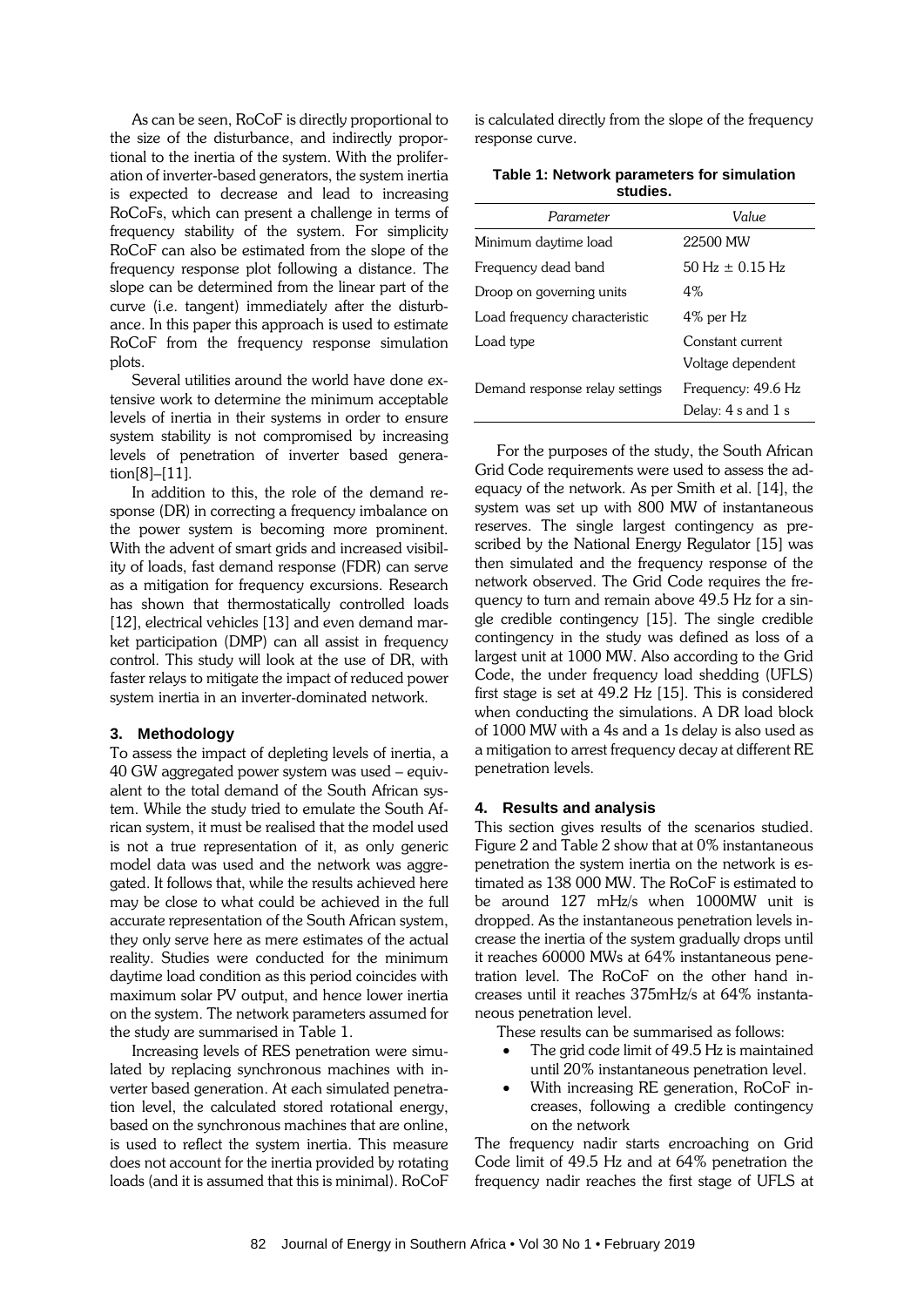49.2 Hz. Therefore the inertia value of 64% with 375 mHz/s RoCoF level can be regarded as critical limits instantaneous penetration limits for this particular system.



**Figure 2: Frequency response plots for instantaneous renewable energy penetration levels**

| <b>Peneuation ICACIS</b> |        |           |         |          |  |  |
|--------------------------|--------|-----------|---------|----------|--|--|
| Instantaneous pene-      | Nadir  | Governing | Inertia | RoCoF    |  |  |
| tration <i>Level</i>     | [Hz]   | [MW]      | [MWs]   | [Hz/s]   |  |  |
| 0%                       | 49.540 | 756       | 138 000 | $-0.127$ |  |  |
| $10\%$                   | 49.512 | 797       | 125 000 | $-0.152$ |  |  |
| 20%                      | 49.500 | 808       | 114 000 | $-0.153$ |  |  |
| 40%                      | 49.455 | 832       | 96 000  | $-0.228$ |  |  |
| 60%                      | 49.274 | 797       | 68000   | $-0.342$ |  |  |
| 64%                      | 49.200 | 770       | 60000   | $-0.375$ |  |  |

**Table 2: Summary of results – Frequency response for instantaneous renewable energy penetration levels**

The results shown in Figures 3, 4 and 5 show that if demand response is deployed it helps with frequency response. More specifically, 4s delay on DR only helps with frequency recovery while frequency nadir is not improved at all. On the other hand if 1s delay is employed on the DR (hence rendering it as fast frequency response – FFR) significant improvement in the nadir is realised as follows:

- 50 mHz  $@$  40% penetration;
- 100 mHz @ 60% penetration;
- 129 mHz  $@$  64% penetration.

The above results can be summarised as follows:

- Slow demand response does not help in arresting the nadir of the frequency fall but rather frequency recovery. However shorter delays of DR relay settings leads to a better nadir.
- Therefore it follows that FDR can be regarded as an FFR technique that can easily be deployed to mitigate high RoCoF levels.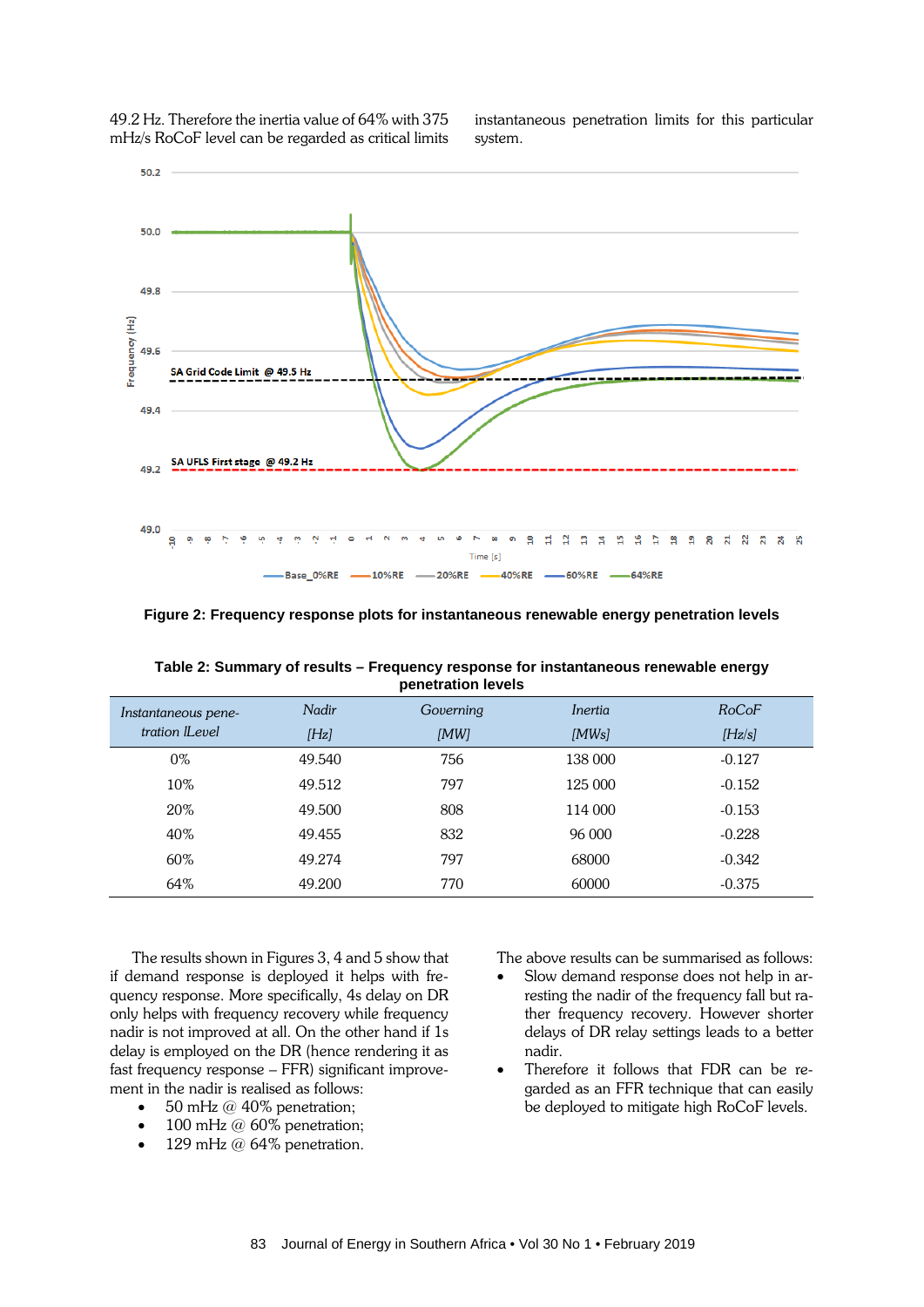

**Figure 3: Frequency response plots at 40% penetration for DR (4s delay) and FDR (1s delay) compared to base without DR.**



**Figure 4: Frequency response plots at 60% penetration for DR (4s delay) and FDR (1s delay) compared to base without DR.**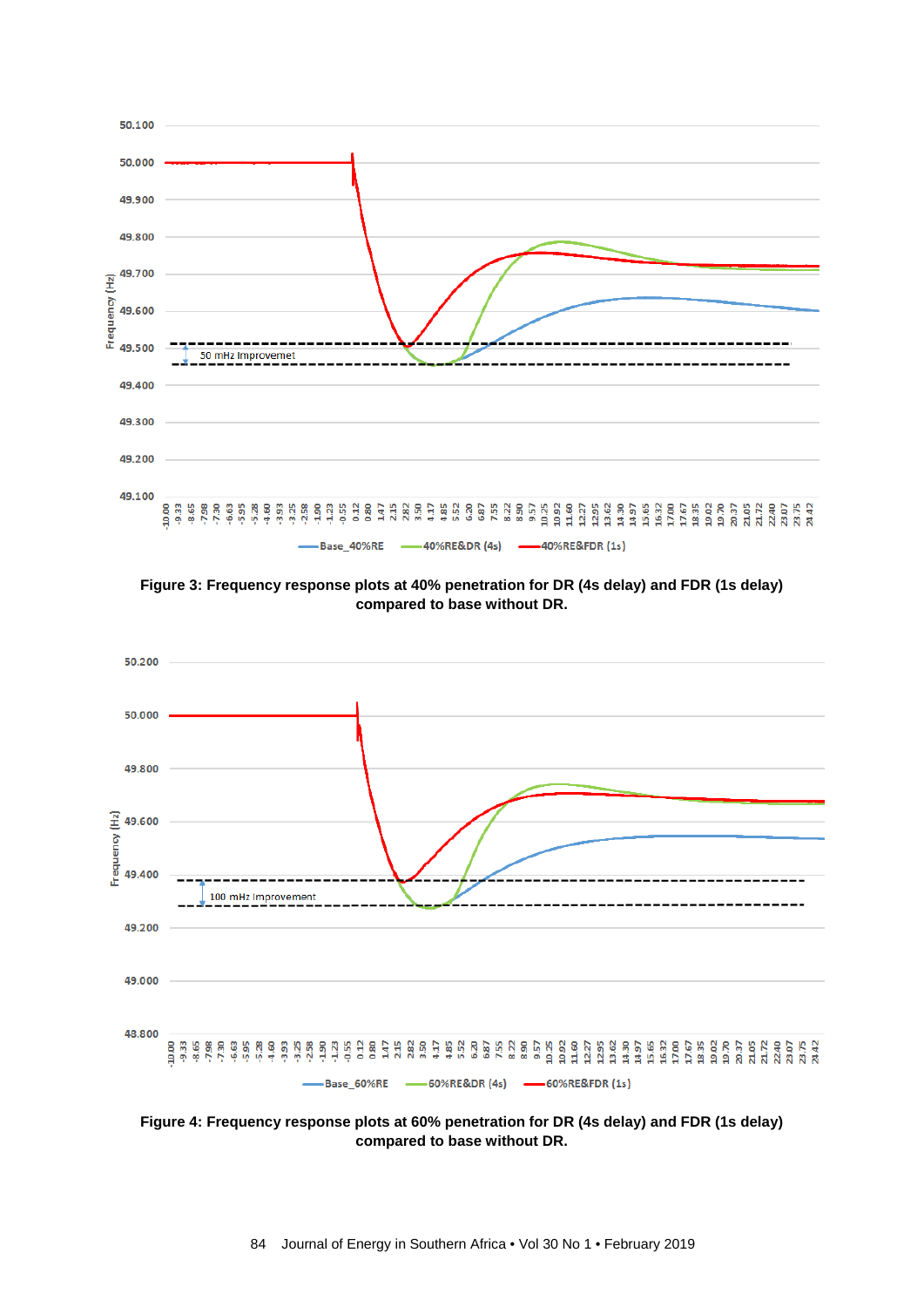

**Figure 5: Frequency response plots at 64% penetration for DR (4s delay) and FDR (1s delay) compared to base without DR.**

## **5. Conclusions**

The following conclusions can be drawn:

- High renewable energy (RE)penetration levels lead to system inertia decreases while rate of change of frequency (RoCoF) increases, following a credible contingency on the network.
- For the particular system modelled here, 64% RE penetration level with 375 mHz/s RoCoF level can be regarded as critical limits for instantaneous penetration limits, based on the first stage of UFLS set at 49.2 Hz.
- FDR can be regarded as an FFR technique that can easily be deployed to mitigate for high RoCoF levels. This is essential from 40% penetration levels in this particular system.
- **References**
- [1] International Energy Agency, Renewables Information 2018: Overview, 2018. [https://webstore.iea.org/download/direct/2260?fileName=Renewables\\_Information\\_2018\\_Overview.pdf](https://webstore.iea.org/download/direct/2260?fileName=Renewables_Information_2018_Overview.pdf)
- [2] International Energy Agency, Renewables 2018 Analysis and Forecasts to 2023, 2018. <https://webstore.iea.org/download/summary/2312?fileName=English-Renewables-2018-ES.pdf>
- [3] P. Tielens and D. Van Hertem, The relevance of inertia in power systems, *Renew. Sustain. Energy Rev.*, vol. 55, pp. 999–1009, Mar. 2016.
- [4] Andreas Ulbig, Theodor S. Borsche, Göran Andersson, Impact of Low Rotational Inertia on Power System Stability and Operation, IFAC Proceedings Volumes, Volume 47, Issue 3, 2014, Pages 7290-7297 https://doi.org/10.3182/20140824-6-ZA-1003.02615.
- [5] M. Rezkalla, M. Marinelli, M. Pertl, and K. Heussen, Trade-off analysis of virtual inertia and fast primary frequency control during frequency transients in a converter dominated network, in *2016 IEEE Innovative Smart Grid Technologies - Asia (ISGT-Asia)*, 2016, pp. 890–895.

• A system at 100% penetration of RE generation will need a totally different frequency management strategy with a new suite of ancillary services to the current conventional system.

# **Author roles**

*Mpeli Rampokanyo:* scenario planning, relevant simulations, analysis of results

*Pamela Ijumba Kamera:* literature review, analysis and gathering of relevant data.